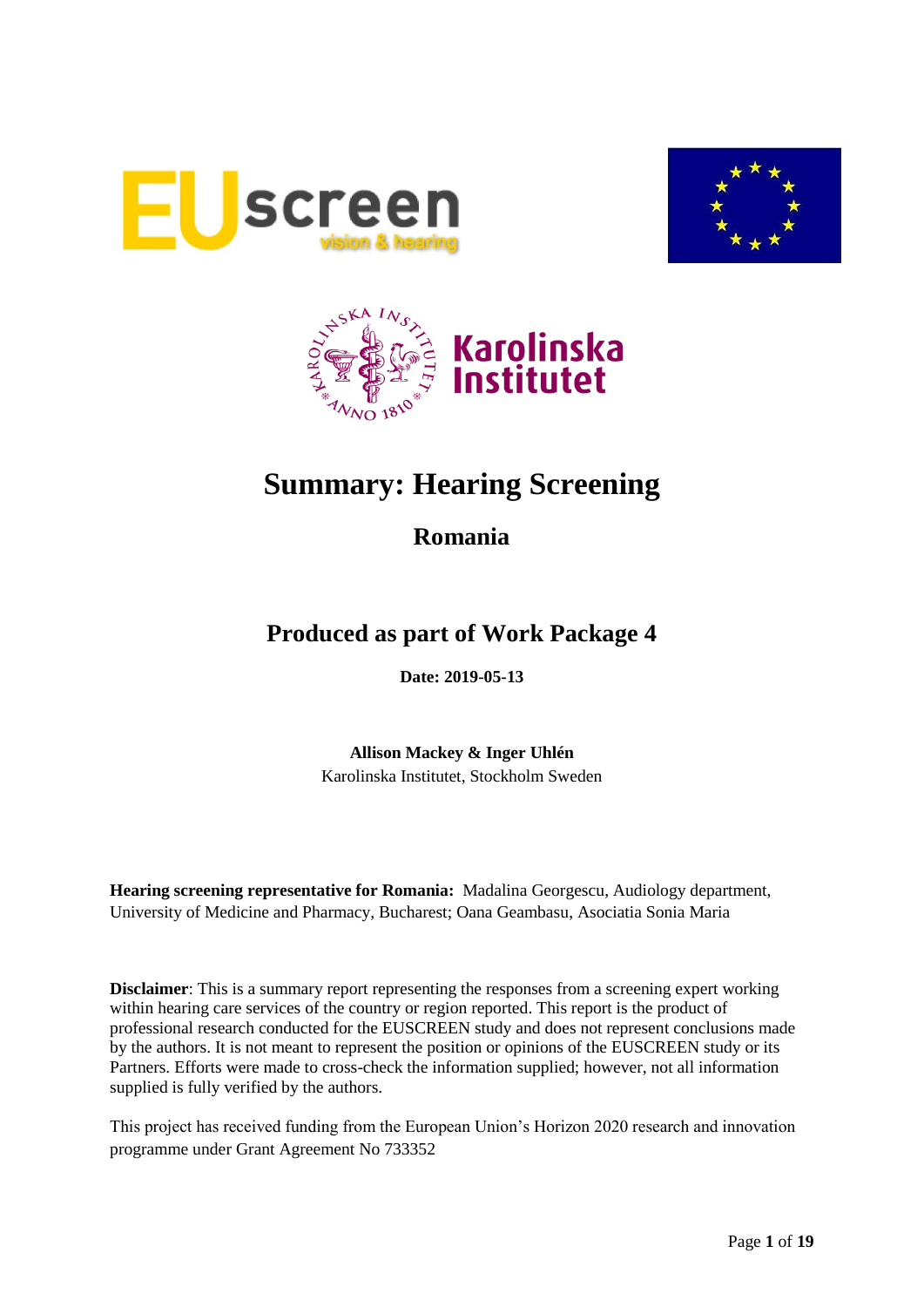

## **Table of Contents**

| 1.   |  |
|------|--|
| 2.   |  |
| 3.   |  |
| 3.1. |  |
| 3.2. |  |
| 3.3. |  |
| 4.   |  |
| 5.   |  |
| 5.1. |  |
| 5.2. |  |
| 5.3. |  |
| 5.4. |  |
| 6.   |  |
| 6.1. |  |
| 6.2. |  |
| 6.3. |  |
| 7.   |  |
| 7.1. |  |
| 7.2. |  |
| 7.3. |  |
| 8.   |  |
| 8.1. |  |
| 8.2. |  |
| 8.3. |  |
| 8.4. |  |
|      |  |
| 8.5. |  |
| 8.6. |  |
| 9.   |  |
| 9.1. |  |
| 9.2. |  |
| 9.3. |  |
| 9.4. |  |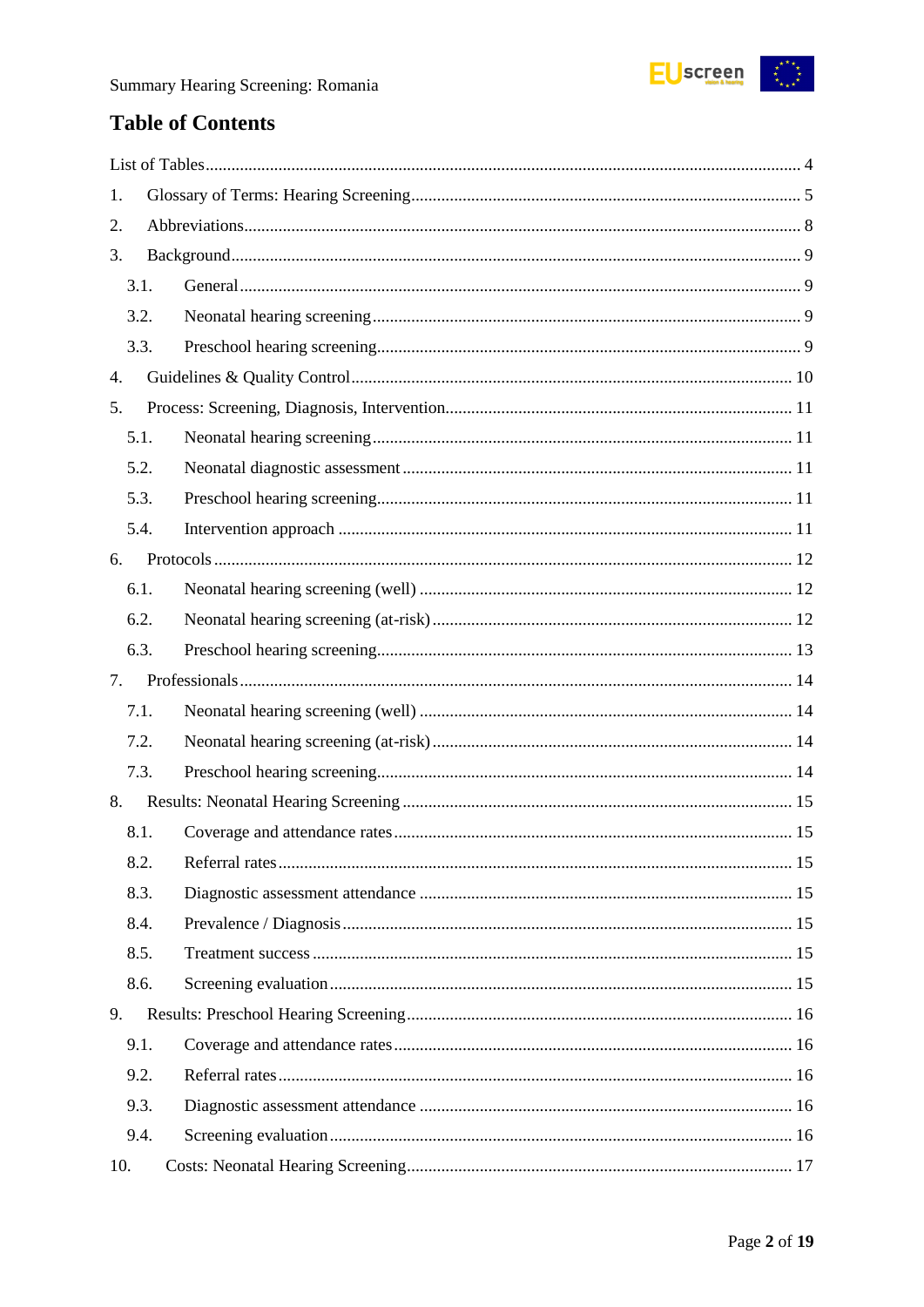#### **EUscreen**  $\begin{array}{c} \star^{\star\star}\star_\star\\ \star\\ \star_{\star\ldots\star} \end{array}$

### Summary Hearing Screening: Romania

| 10.2. |  |
|-------|--|
| 10.3. |  |
| 10.4. |  |
| 10.5. |  |
| 10.6. |  |
| 11.   |  |
|       |  |
|       |  |
|       |  |
|       |  |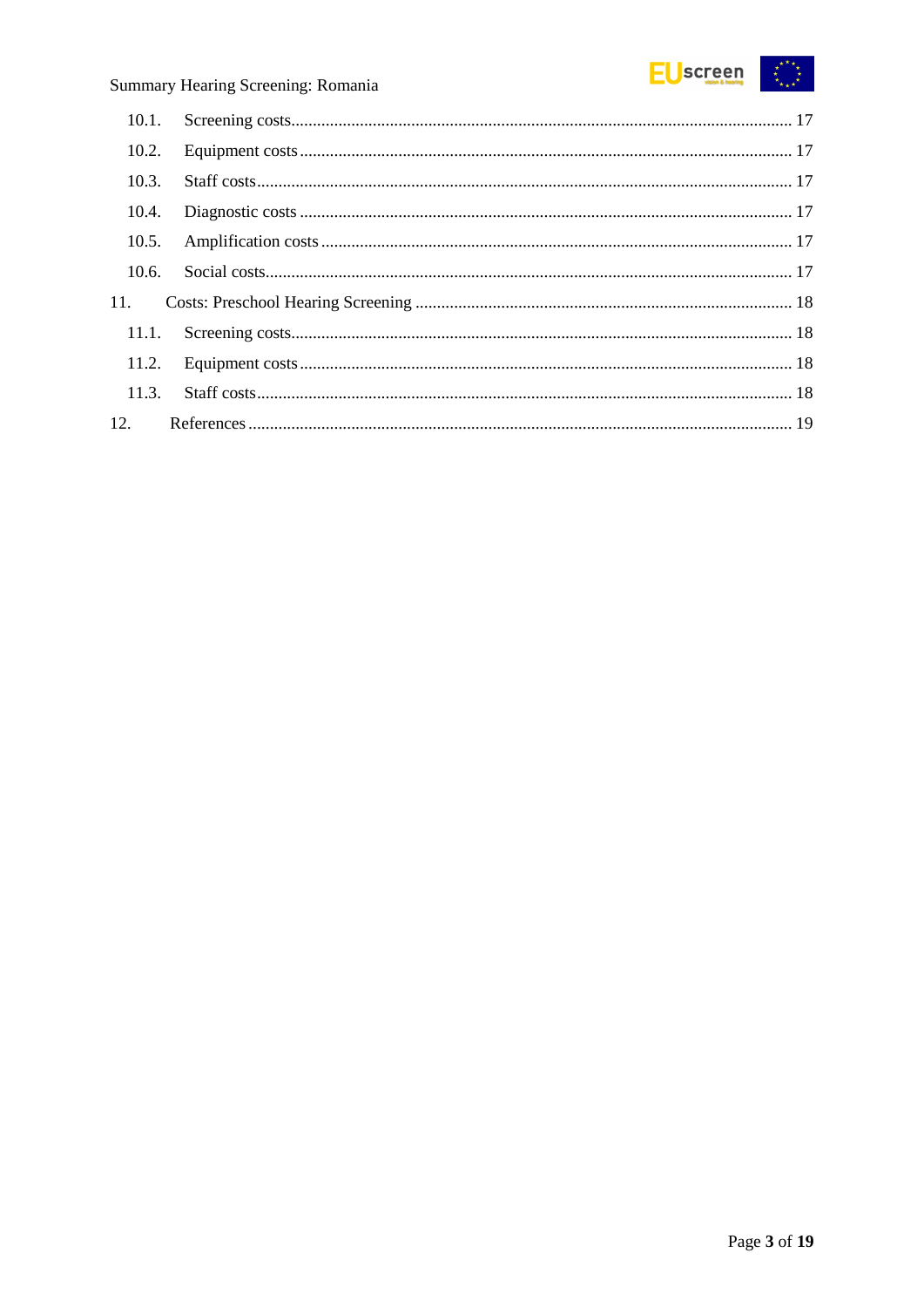

## <span id="page-3-0"></span>**List of Tables**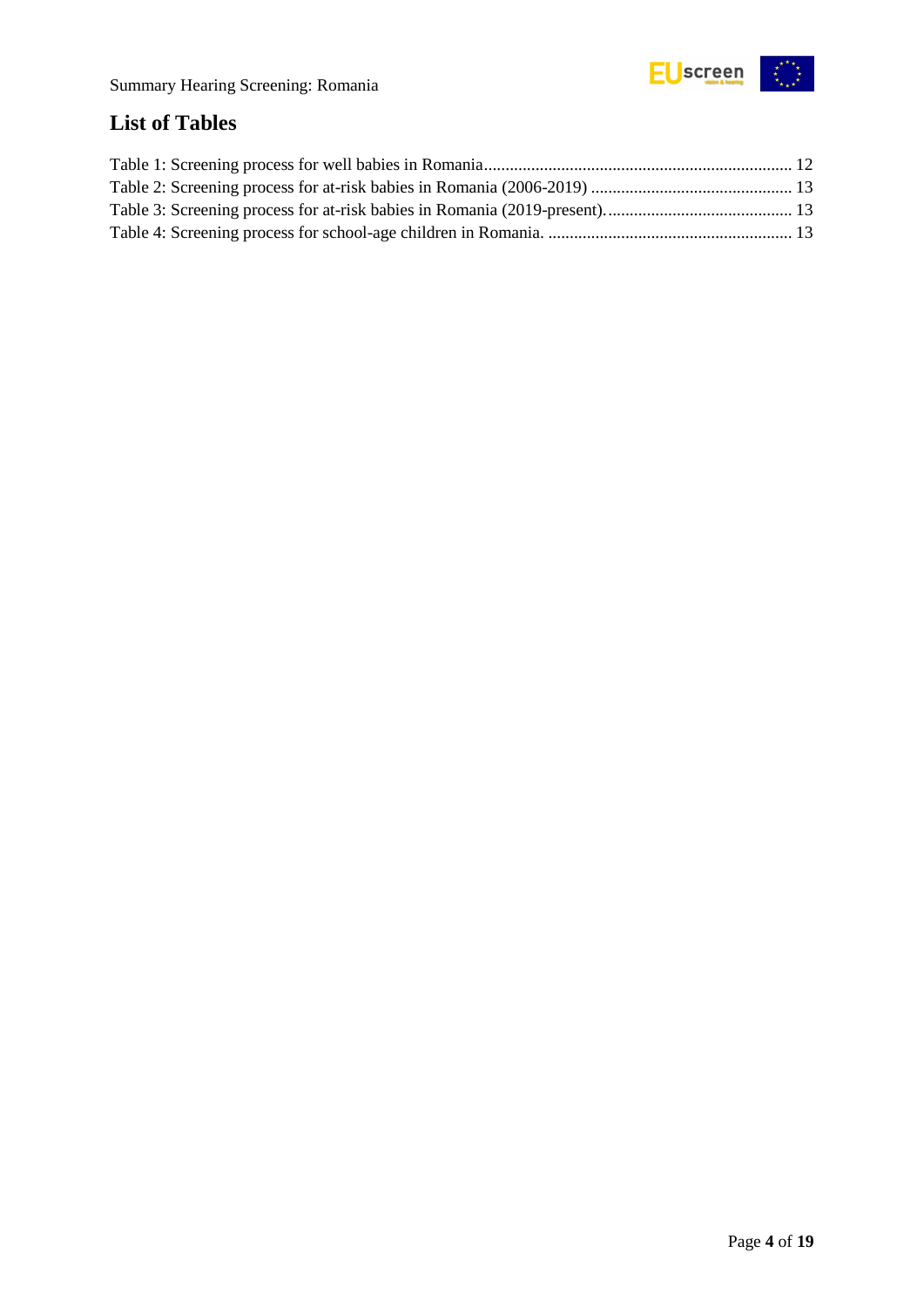## <span id="page-4-0"></span>**1. Glossary of Terms: Hearing Screening**

| A test result where a normal "pass" response could not be detected under<br><b>Abnormal test result</b><br>good conditions. The result on screening equipment may indicate "no<br>response," "fail," or "refer." |                                                                                                                                                                                                                                                                                                                                                                                                                                                                                                                                                                                                                                                                                                                                                                  |  |  |
|------------------------------------------------------------------------------------------------------------------------------------------------------------------------------------------------------------------|------------------------------------------------------------------------------------------------------------------------------------------------------------------------------------------------------------------------------------------------------------------------------------------------------------------------------------------------------------------------------------------------------------------------------------------------------------------------------------------------------------------------------------------------------------------------------------------------------------------------------------------------------------------------------------------------------------------------------------------------------------------|--|--|
| <b>Attendance rate</b>                                                                                                                                                                                           | The proportion of all those invited for screening that are tested and receive<br>a result,<br>Invited for screening includes all those that are offered the<br>screening test.<br>Tested and receive a result could be a "pass" or "fail".<br>Attendance rate provides information on the willingness of families to<br>participate in screening.                                                                                                                                                                                                                                                                                                                                                                                                                |  |  |
| <b>Attendance rate in</b><br>first year of life                                                                                                                                                                  | See definition of Attendance rate.<br>The calculation cut-off is after one year of life.                                                                                                                                                                                                                                                                                                                                                                                                                                                                                                                                                                                                                                                                         |  |  |
| <b>Compliance with</b><br>referral (percentage)                                                                                                                                                                  | The percentage of those who are referred from screening to a diagnostic<br>assessment that actually attend the first diagnostic assessment.                                                                                                                                                                                                                                                                                                                                                                                                                                                                                                                                                                                                                      |  |  |
|                                                                                                                                                                                                                  | Percentage of compliance provides information on the willingness of<br>families to attend the diagnostic assessment after referral from screening.                                                                                                                                                                                                                                                                                                                                                                                                                                                                                                                                                                                                               |  |  |
| <b>Coverage</b>                                                                                                                                                                                                  | The proportion of those eligible for screening that are tested and receive a<br>result within a specific time.<br>Eligible for screening includes those within the population that are<br>covered under the screening or health care program.<br>Tested and receive a result could be a "pass" or "refer to<br>diagnostic assessment".<br>Specific time can be defined, such as 1 month after birth, 3 months<br>after birth, etc.<br>Coverage provides information on the overall effectiveness and timeliness<br>of a complete screening programme.<br>Factors such as being offered screening, willingness to participate, missed<br>screening, ability to complete the screen, and ability to document the<br>screening results will influence the coverage. |  |  |
| <b>Coverage in first</b><br>year of life                                                                                                                                                                         | See definition of Coverage.<br>The specific time is pre-defined as within the first year of life.<br>In other words, the coverage is the proportion of those eligible for<br>screening that complete the screening sequence to a final result within the<br>first year of life.                                                                                                                                                                                                                                                                                                                                                                                                                                                                                  |  |  |
| <b>False negatives</b>                                                                                                                                                                                           | The percentage of infants/children with a hearing loss (defined by the<br>target condition) that receive a result of "pass" during screening.                                                                                                                                                                                                                                                                                                                                                                                                                                                                                                                                                                                                                    |  |  |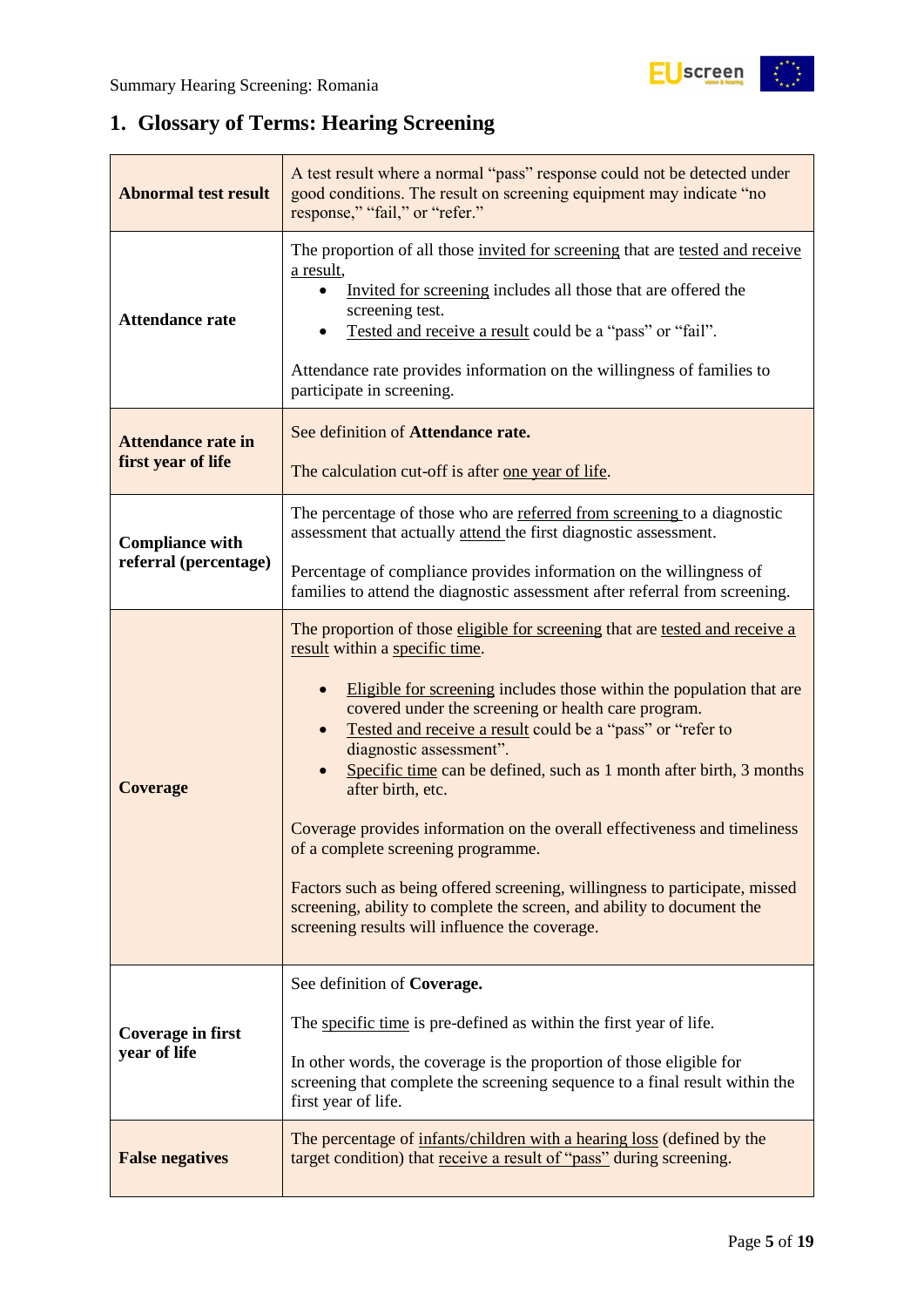

|                                             | Example: If 100 infants with hearing loss are screened, and 1 infant passes<br>the screening, the percentage of false negatives is 1%.                                                                        |  |  |  |
|---------------------------------------------|---------------------------------------------------------------------------------------------------------------------------------------------------------------------------------------------------------------|--|--|--|
|                                             | The percentage of infants/children with normal hearing that receive a<br>result of "fail" from the final screening test.                                                                                      |  |  |  |
| <b>False positives</b>                      | Example: If 100 infants with normal hearing are screened, and 3 infants<br>fail the screening and are referred for diagnostic assessment, the<br>percentage of false positives is 3%.                         |  |  |  |
| <b>Guidelines</b>                           | Recommendations or instructions provided by an authoritative body on the<br>practice of screening in the country or region.                                                                                   |  |  |  |
| <b>Hearing screening</b><br>professional    | A person qualified to perform hearing screening, according to the practice<br>in your country or region.                                                                                                      |  |  |  |
| <b>Inconclusive test</b><br>result          | A test result where a normal "pass" response could not be detected due to<br>poor test conditions.                                                                                                            |  |  |  |
| <b>Invited for screening</b>                | Offered screening.                                                                                                                                                                                            |  |  |  |
| <b>Outcome of hearing</b><br>screening      | An indication of the effectiveness or performance of screening, such as a<br>measurement of coverage rate, referral rate, number of infants detected,<br>etc.                                                 |  |  |  |
| <b>Permanent hearing</b>                    | A hearing impairment that is <i>not</i> due to a temporary or transient condition<br>such as middle ear fluid.                                                                                                |  |  |  |
| loss                                        | Permanent hearing loss can be either sensorineural or permanent<br>conductive.                                                                                                                                |  |  |  |
| <b>Positive predictive</b>                  | The percentage of infants/children referred from screening who have a<br>confirmed hearing loss, as described by your protocol or guideline and<br>indicated in the <b>Target Condition</b> (see definition). |  |  |  |
| value                                       | For example, if 100 babies are referred from screening for diagnostic<br>assessment and 90 have normal hearing while 10 have a confirmed hearing<br>loss, the positive predictive value would be 10%.         |  |  |  |
| <b>Preschool or</b><br>(pre)school children | All children between 3-6 years of age.                                                                                                                                                                        |  |  |  |
| <b>Preschool or</b>                         | Screening that takes place during the time children are between 3-6 years<br>of age.                                                                                                                          |  |  |  |
| (pre)school screening                       | This refers to <i>any</i> hearing screening during this age. The location of the<br>screening is irrelevant to the definition.                                                                                |  |  |  |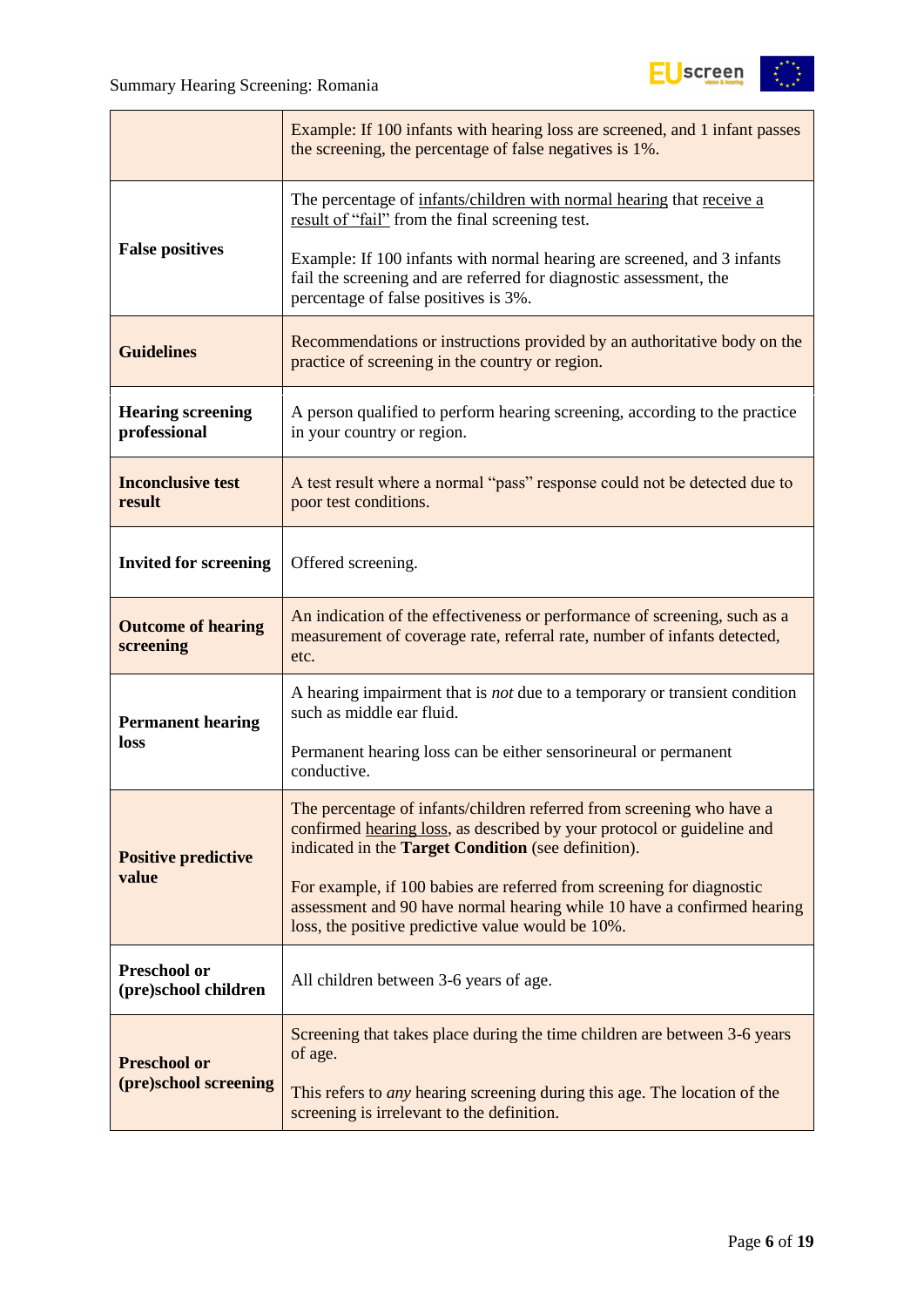

| <b>Prevalence</b>                                                                                                 | The number or percentage of individuals with a specific disease or<br>condition. Prevalence can either be expressed as a percentage, proportion,<br>or as the value per 1000 individuals within the same demographic.                                                                                                                                                                                                 |  |  |
|-------------------------------------------------------------------------------------------------------------------|-----------------------------------------------------------------------------------------------------------------------------------------------------------------------------------------------------------------------------------------------------------------------------------------------------------------------------------------------------------------------------------------------------------------------|--|--|
| An organized system for screening, which could be based nationally,<br><b>Programme</b><br>regionally or locally. |                                                                                                                                                                                                                                                                                                                                                                                                                       |  |  |
| <b>Protocol</b>                                                                                                   | Documented procedure or sequence for screening, which could include<br>which tests are performed, when tests are performed, procedures for<br>passing and referring, and so forth.                                                                                                                                                                                                                                    |  |  |
| <b>Quality assurance</b>                                                                                          | A method for checking and ensuring that screening is functioning<br>adequately and meeting set goals and benchmarks.                                                                                                                                                                                                                                                                                                  |  |  |
| Referral criteria                                                                                                 | A pre-determined cut-off boundary for when an infant/child should be re-<br>tested or seen for a diagnostic assessment.                                                                                                                                                                                                                                                                                               |  |  |
|                                                                                                                   | For example, referral criteria may be "no response" at 35 dB nHL.                                                                                                                                                                                                                                                                                                                                                     |  |  |
| <b>Risk babies / Babies</b>                                                                                       | All infants that are considered to be at-risk or have risk-factors for hearing<br>loss according to the screening programme.                                                                                                                                                                                                                                                                                          |  |  |
| at-risk                                                                                                           | Two common risk factors are admission to the neonatal-intensive care unit<br>(NICU) or born prematurely. However, other risk factors for hearing loss<br>may also be indicated in the screening programme.                                                                                                                                                                                                            |  |  |
|                                                                                                                   | The percentage of infants/children with hearing loss that are identified via<br>the screening program.                                                                                                                                                                                                                                                                                                                |  |  |
| <b>Sensitivity</b>                                                                                                | For example, if 100 babies with hearing loss are tested, and 98 of these<br>babies are referred for diagnostic assessment while 2 pass the screening,<br>the sensitivity is 98%.                                                                                                                                                                                                                                      |  |  |
|                                                                                                                   | The percentage of infants/children with normal hearing that pass the<br>screening.                                                                                                                                                                                                                                                                                                                                    |  |  |
| <b>Specificity</b>                                                                                                | For example, if 100 babies with normal hearing are tested, and 10 of these<br>babies are referred for diagnostic assessment and 90 pass the screening, the<br>specificity is 90%.                                                                                                                                                                                                                                     |  |  |
| <b>Target condition</b>                                                                                           | The hearing loss condition you are aiming to detect via your screening<br>programme. This includes:<br>The laterality of the condition, whether the program aims to detect<br>both unilateral and bilateral hearing loss or just bilateral hearing<br>loss.<br>The severity of the condition, whether the program aims to detect<br>hearing loss $\geq$ 30 dB HL, $\geq$ 35 dB HL, $\geq$ 40 dB HL or $\geq$ 45 dB HL |  |  |
| <b>Well, healthy babies</b>                                                                                       | Infants who are <i>not</i> admitted into the NICU or born prematurely.<br>Well, healthy babies may or may not have additional risk factors for<br>hearing loss, according to the procedures indicated in the specific<br>screening programme.                                                                                                                                                                         |  |  |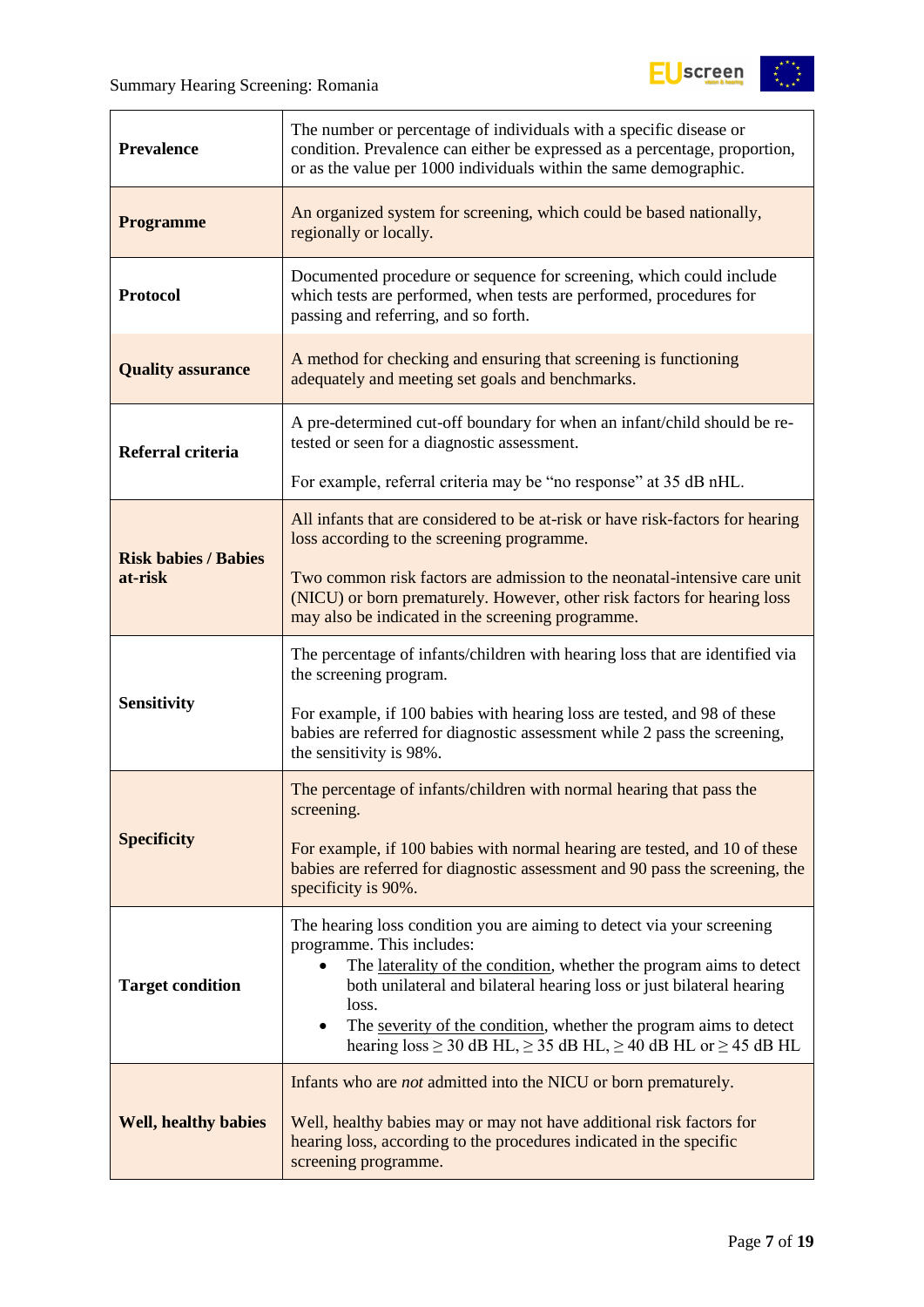Summary Hearing Screening: Romania



### <span id="page-7-0"></span>**2. Abbreviations**

- ABR auditory brainstem response
- aABR automatic auditory brainstem response
- ANSD auditory neuropathy spectrum disorder
- ASSR auditory steady-state response
- CI cochlear implant
- CMV cytomegalovirus
- dB HL decibel hearing level
- dB nHL decibel normalized hearing level
- dB SNR decibel signal-to-noise ratio
- DPOAE distortion product otoacoustic emissions
- HA hearing aid
- NICU neonatal intensive care unit
- OAE otoacoustic emissions
- TEOAE transient-evoked otoacoustic emissions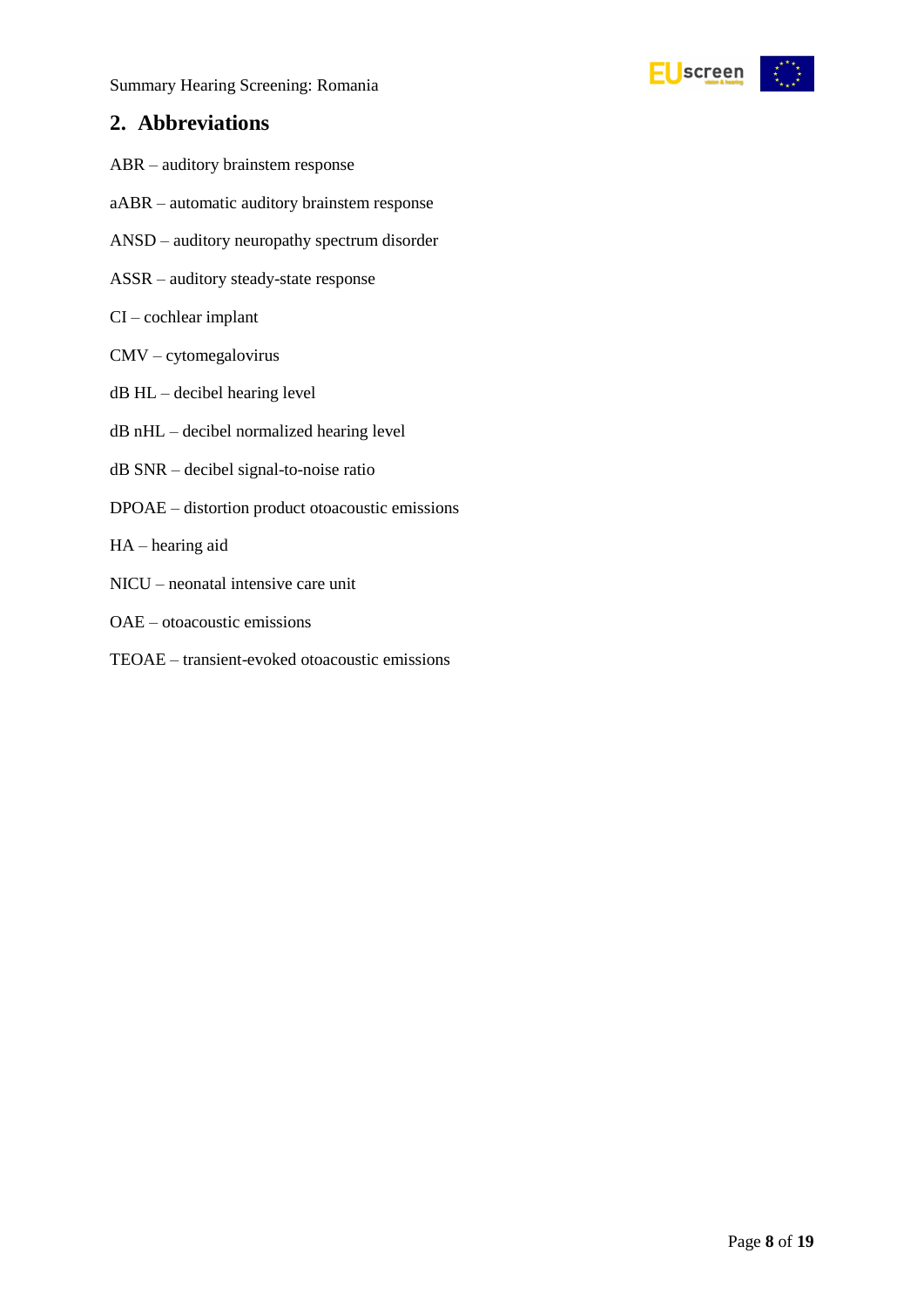

### <span id="page-8-0"></span>**3. Background**

In Romania, hearing screening is performed only locally but organized nationally. The following report contains information with regards to hearing screening across the entire country of Romania.

### <span id="page-8-1"></span>**3.1. General**

The country of Romania has a total area of 238 391 km<sup>2</sup> and a population of 19 644 350 as of January 2017 (National Institute of Statistics, 2017). In Romania, each newborn is registered at birth. The number of live births in Romania in 2017 was 191 694 (National Institute of Statistics, 2017).

The World Bank income classification categorizes Romania as an upper-middle-income country (The World Bank, 2018). The annual gross domestic product (GDP) is 10 932 USD  $\epsilon$ 9 459 per capita.

From the World Health Organization (WHO) Global Health Expenditure Database, health expenditure in Romania in 2015 was 442 USD or €382 per capita (World Health Organization, 2018).

Infant mortality rate in the country of Romania was 7.3 per live 1000 births in 2015. This rate was higher in rural areas (9.6 per 1000) compared to 6.0 per 1000 in urban areas (United Nations Statistics Division, 2016; National Institute of Statistics, 2017).

### <span id="page-8-2"></span>**3.2. Neonatal hearing screening**

In the country of Romania, neonatal hearing screening has been conducted locally from 2006-2019, where babies in only some hospitals have access to hearing screening. Neonatal hearing screening was first performed in Romania in 2006 and in 2016, the Ministry of Health approved national neonatal hearing screening guidelines. In December 2018, equipment was provided to maternity hospitals. Screening is not yet implemented across the country, but the goal is that there will be national coverage by 2020.

In places where neonatal hearing screening exists, it is embedded in the Preventive Child Health Care screening system. Screening is funded through parents, health insurance, and the state. It is not obligatory for parents.

There have previously been differences in how hospitals perform well-baby screening, where some hospitals may use DPOAEs and others may use TEOAEs. For at-risk infants, TEOAEs and aABR were performed. Since the release of the guidelines by the Ministry of Health, all hospitals should adhere to the protocol stipulated in the document.

### <span id="page-8-3"></span>**3.3. Preschool hearing screening**

In Romania, there is no regulated preschool hearing screening programme. School physicians perform a whisper test as part of school-entry testing.

Doctors began performing the whisper test as part of school control testing since the 1960s. The whisper test is performed at schools across the country and is funded by health insurance.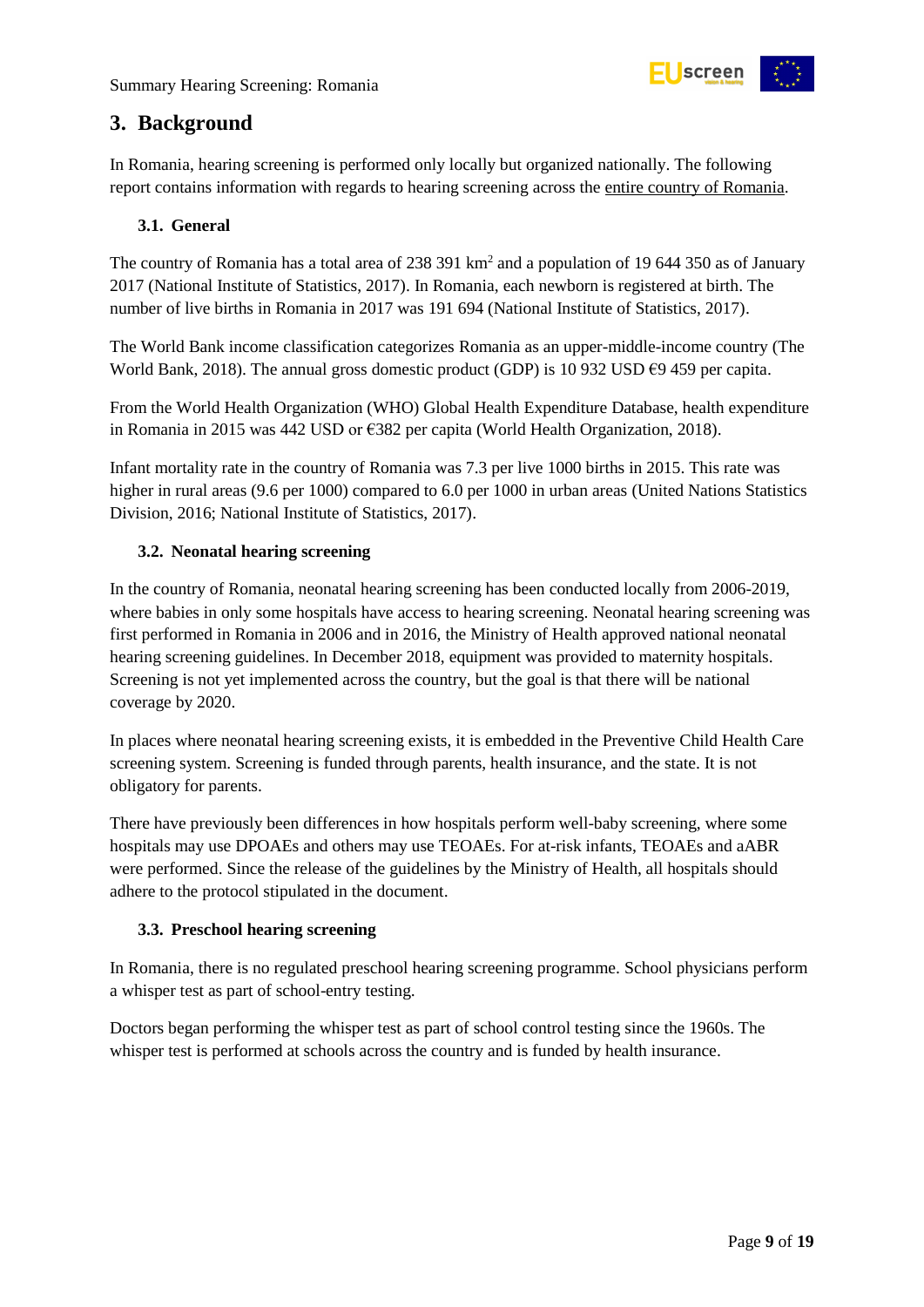

### <span id="page-9-0"></span>**4. Guidelines & Quality Control**

There are national guidelines for neonatal hearing screening in Romania. A national protocol was recently published by the Ministry of Health in 2016 (Ministerul Sănătății [Ministry of Health], 2016).

The content of the programme was decided on by the Ministry of Health, in collaboration with four ENT-Audiologist physicians invited by the Ministry of Health. The guideline was approved by the Romanian and Society of Audiology and Communication Pathology and the Romanian Society of Otorhinolaryngology, after which it became mandatory, enforced by the Ministry of Health.

The neonatal hearing screening protocols have not changed since screening started in 2006. In 2016, the hearing screening protocol was standardized across the country by the Ministry of Health (Ministerul Sănătății [Ministry of Health], 2016).

Quality assurance of hearing screening programmes is not yet imposed by the government (Ministerul Sănătății [Ministry of Health], 2016); however, outcome measures are collected. Since 2006, data have been sent to the Ministry of Health and monthly reports are generated; however, data on test performance is not monitored (Ministerul Sănătății [Ministry of Health], 2016). A National Electronic Registry for Hearing Screening (RENSA) has been developed; however, this database is not yet used. In the future, a National-level coordinator will analyse and evaluate the data collected into RENSA for quality assurance. Data collection will hopefully become mandatory from 2019 onwards.

Annual reports are not yet available, due to the current lack of data. Furthermore, neonatal hearing screening does not have national coverage, and therefore reporting on national data would reflect incomplete performance.

There has been one PhD thesis written on neonatal hearing screening in Romania. Other than this, there have not been any other studies performed on the effectiveness of neonatal hearing screening in Romania.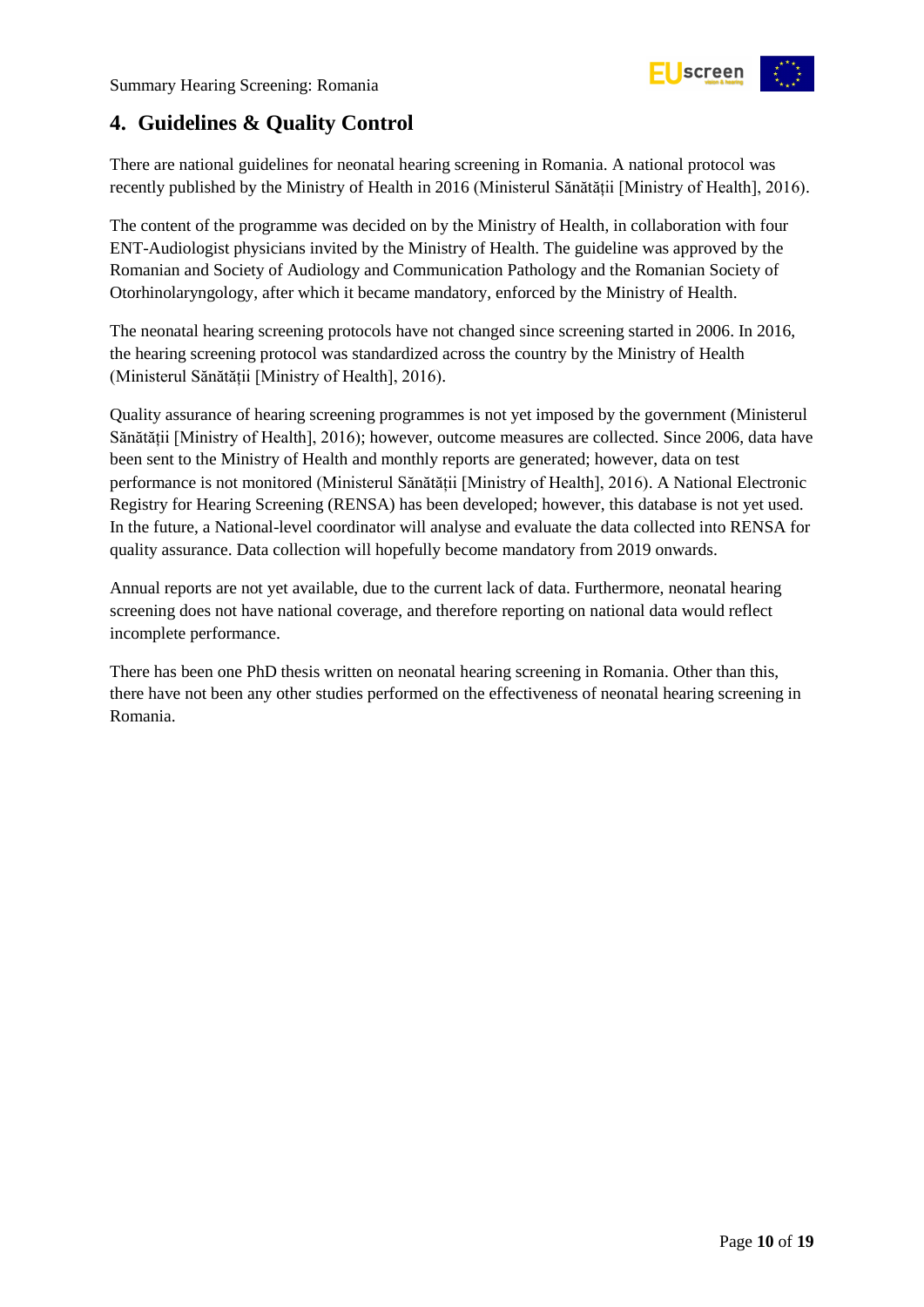

### <span id="page-10-0"></span>**5. Process: Screening, Diagnosis, Intervention**

### <span id="page-10-1"></span>**5.1. Neonatal hearing screening**

Well and at-risk babies are screened in the maternity hospital or a private clinic. Well-baby families and families of infants at-risk are invited for screening either directly in person in the hospital or via phone. It is calculated that 97.94% of births take place in the maternity hospital, where the average length of stay after delivery is 5 days. Only around 0.284% of births take place at home.

Hearing screening for well babies should be completed by 1 month. Hearing screening with OAE for at-risk infants should be completed by 1-month of age, but at-risk infants are also referred for ABR screening, which takes place by 6-months of age.

The target condition for screening for well- and at-risk babies is not defined in protocol, but is determined by the OAE screening method (i.e., bilateral or unilateral hearing loss of 30 dB HL).

There is no data available on the percentage of infants considered to be at risk. At-risk infants are defined in protocol as those admitted to the NICU or with a risk factor according to the list published by the Joint Committee on Infant Hearing (2007). Specifically, infants that are born premature and with birth weight <1500 g, hyperbilirubinemia, administration of ototoxic drugs, hypoxia at birth, genetic syndromes associated with hearing loss, craniofacial abnormalities, severe neurological disorders, congenital infections (specifically, TORCH), bacterial infections causing severe sepsis or meningitis, > 2 days mechanical ventilation, or a family history of congenital hearing loss (Joint Committee on Infant Hearing, 2007; Ministerul Sănătății [Ministry of Health], 2016).

The prevalence of CMV or meningitis in Romania is unknown.

Infants considered at-risk have a different screening protocol and also follow a schedule for surveillance at age 6, 12, and 18 months.

### <span id="page-10-2"></span>**5.2. Neonatal diagnostic assessment**

The diagnostic assessment tests performed after neonatal hearing screening referral is OAE, ABR and ASSR. Diagnostic testing should be performed at 3 months and no later than 6 months of age for well and at-risk infants. At-risk infants that pass screening are rescreened at 6, 12, and 18 months of age.

### <span id="page-10-3"></span>**5.3. Preschool hearing screening**

The whisper test is performed in schools by school physicians. Children are tested directly in schools; families are not invited separately. There is no target condition for the whisper test.

#### <span id="page-10-4"></span>**5.4. Intervention approach**

In Romania, treatment options available include hearing aids, bone conductive devices and cochlear implants. Infants are fitted with hearing aids from 6 months of age and cochlear implants from 12 months of age.

The hearing aid fitting criteria in Romania is a bilateral hearing loss (mild to profound), sensorineural or permanent conductive.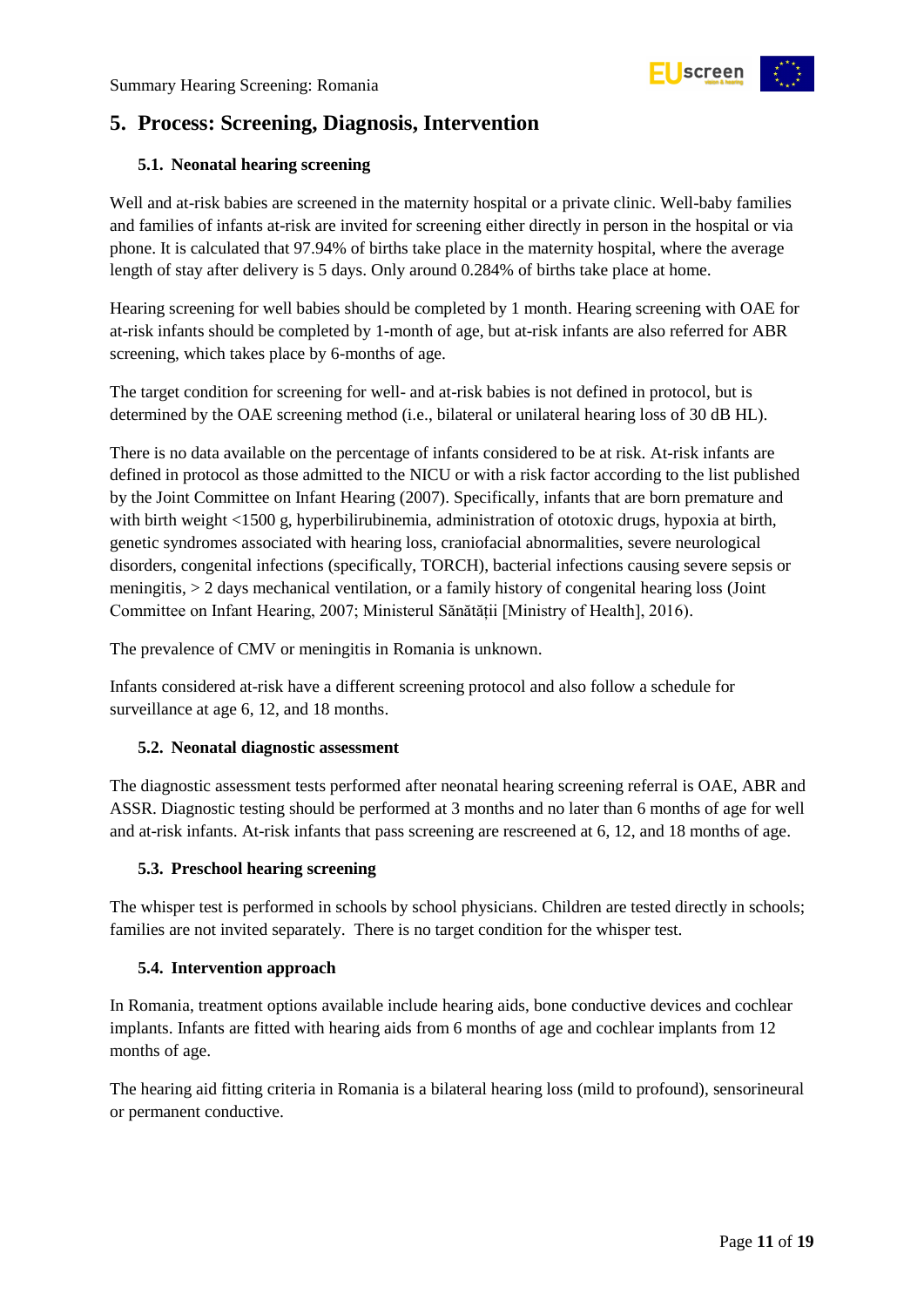

### <span id="page-11-0"></span>**6. Protocols**

Hearing screening protocols are described for neonatal hearing screening (well-baby and at-risk) as well as for preschool hearing screening when applicable.

- The Test performed is the screening technique used
- The Age of the child is indicated in hours, days, months or years
- Referral criteria may be the lack of an OAE response at specified frequencies, a responsewaveform repeatability constant, the absence of an aABR response at a specified intensity, or an absent behavioural response at a specified intensity. Referral criteria may be defined within a protocol or limited based on the device used.
- The Device is the screening device used.
- Unilateral Referrals indicates whether children are referred if only one ear fails screening.
- The Location is where the screening takes place

### <span id="page-11-1"></span>**6.1. Neonatal hearing screening (well)**

The neonatal hearing screening protocol in Romania is described below. From 2006 to 2019, the protocol involved a 3-step protocol OAE-OAE-aABR. The first OAE is performed in the maternity hospital and the second OAE is performed by the age of 1 month. If the second OAE fails, an aABR is performed directly after during the same session. Those that do not pass the aABR were referred for diagnostic assessment. The national guidelines indicated a 2 step OAE-OAE protocol The Ministry of Health has recently distributed OAE equipment to hospitals. The third step (aABR) performed in the previous protocol is not part of the national protocol, due the lack of aABR equipment at maternity hospitals across the country.

|                  |                         | <b>Referral</b> |                | <b>Unilateral</b> |                                     |
|------------------|-------------------------|-----------------|----------------|-------------------|-------------------------------------|
| <b>Test</b>      | Age                     | <b>Criteria</b> | Device         | Referrals?        | Location                            |
| $OAE1*$          | 24-72 hours             | $3/4$ freqs     | Interacoustics | Yes               | Maternity hospital / Private clinic |
| OAE <sub>2</sub> | month                   |                 | Sera           | Yes               | Maternity hospital / Private clinic |
| $aABR**$         | month<br>(same session) | $35$ dB nHL     |                | Yes               | Maternity hospital / Private clinic |

<span id="page-11-3"></span>Table 1: Screening process for well babies in Romania

\*OAE1 may be performed once or twice before discharge. It is recommended that a failed OAE be repeated before discharge, if possible. This repeat-OAE would still be included under OAE1. \*\*From 2006-2019, the screening protocol included aABR for infants that did not pass the OAE at the 1-month rescreening. This is no longer the case according to the national protocol.

### <span id="page-11-2"></span>**6.2. Neonatal hearing screening (at-risk)**

From 2006 to 2019, OAE and aABR were performed before discharge from the maternity hospital. The protocol is described in Table 2.

Since the 2016 guidelines, the protocol has changed. Because maternity hospitals are only equipped with OAE devices, at-risk infants are screened with one OAE before discharge (Table 3); however, infants at-risk that pass neonatal hearing screening are monitored, including an ABR screening at 6 months of age. Follow-up screening is performed at age 6, 12, and 18 months.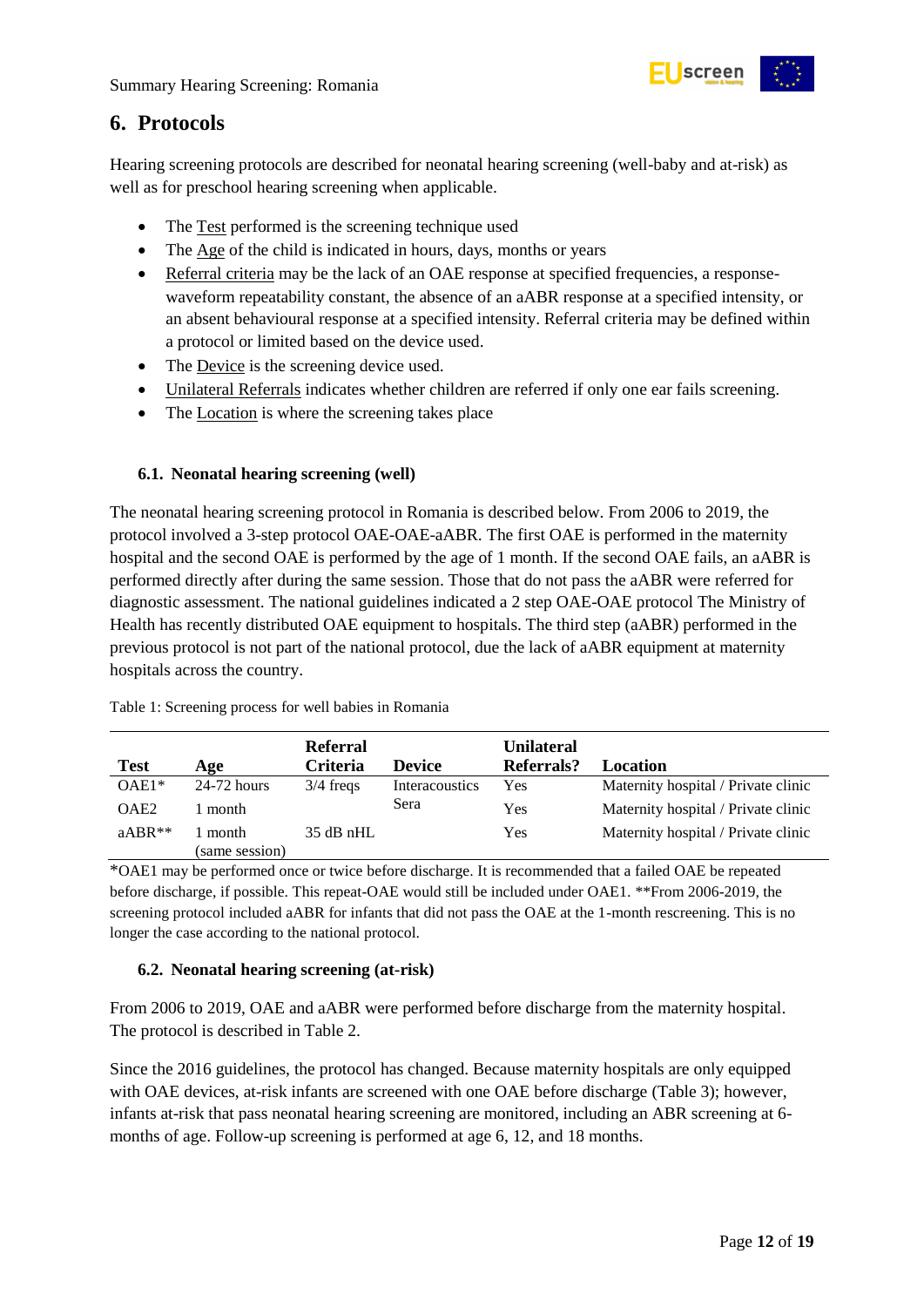

### Summary Hearing Screening: Romania

<span id="page-12-1"></span>

| Table 2: Screening process for at-risk babies in Romania (2006-2019) |  |
|----------------------------------------------------------------------|--|
|----------------------------------------------------------------------|--|

|               |       | <b>Referral</b> |               | Unilateral |                              |
|---------------|-------|-----------------|---------------|------------|------------------------------|
| <b>Test</b>   | Age   | <b>Criteria</b> | <b>Device</b> | Referrals? | Location                     |
| $OAE + aABR1$ | 24-72 | $3/4$ freqs /   | EchoScreen    | Yes        | Maternity hospital / NICU /  |
|               | hours | $35$ dB nHL     |               |            | Private clinic               |
| $OAE + aABR2$ | month |                 |               | Yes        | Maternity hospital / Private |
|               |       |                 |               |            | clinic                       |

<span id="page-12-2"></span>Table 3: Screening process for at-risk babies in Romania (2019-present).

| <b>Test</b> | Age                | <b>Referral</b><br>Criteria | <b>Device</b>  | <b>Unilateral</b><br>Referrals? | Location              |
|-------------|--------------------|-----------------------------|----------------|---------------------------------|-----------------------|
| OAE         | 24-72 hours $\ell$ | $3/4$ freqs                 | Interacoustics | Yes                             | Maternity hospital /  |
|             | before discharge   |                             | Sera           |                                 | NICU / Private clinic |

### <span id="page-12-0"></span>**6.3. Preschool hearing screening**

<span id="page-12-3"></span>Table 4: Screening process for school-age children in Romania.

| <b>Test</b>  | Age     | Referral Criteria             | Location |
|--------------|---------|-------------------------------|----------|
| Whisper test | b years | None (physician's discretion) | School   |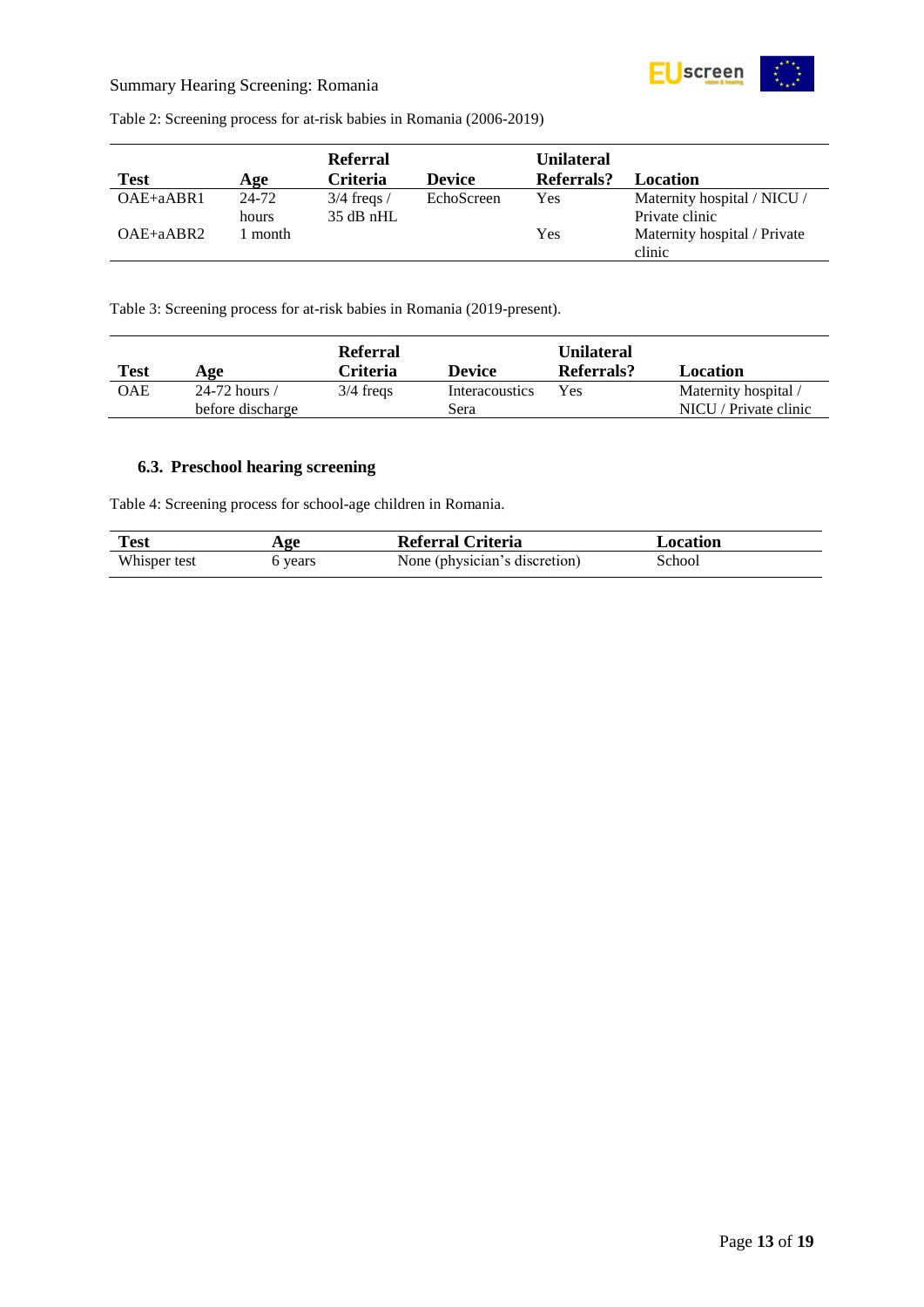

### <span id="page-13-0"></span>**7. Professionals**

### <span id="page-13-1"></span>**7.1. Neonatal hearing screening (well)**

Screening for well babies is performed by nurses, audiologists, and ENT physicians. Nurses performed screening in the maternity wards in public hospitals, and audiologists or ENT physicians perform screening private clinics in private hospitals.

Training is provided during implementation of screening within a hospital. It is typically 3-5 days, but depends on the number of nurses participating in the training session. Update to staff training is provided on request only. This training is not accredited or certified.

### <span id="page-13-2"></span>**7.2. Neonatal hearing screening (at-risk)**

Screening for at-risk infants is performed by nurses, audiologists and ENT physicians, similar to well babies. See 7.1 for information on training.

### <span id="page-13-3"></span>**7.3. Preschool hearing screening**

The whisper test is performed by school physicians.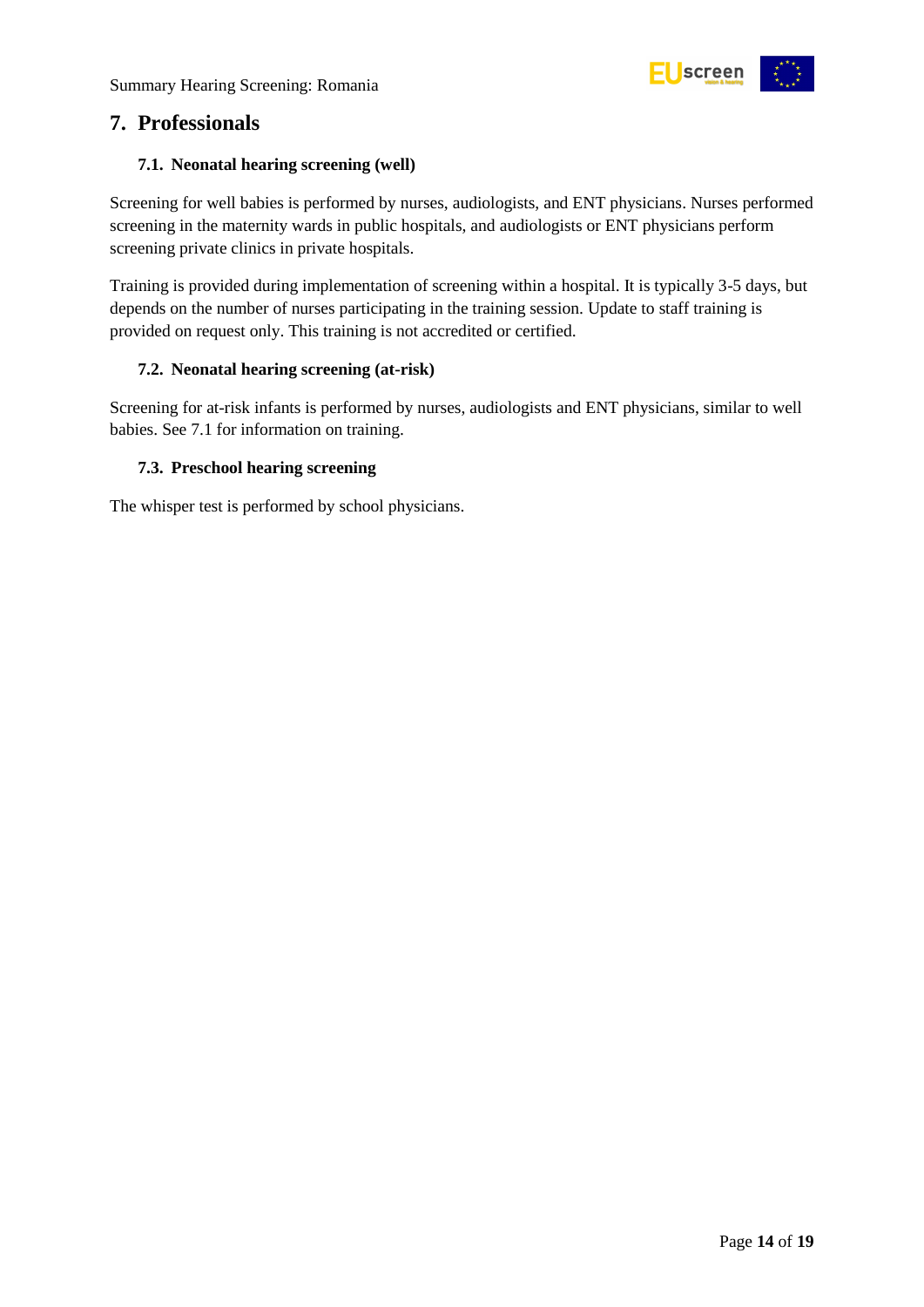

### <span id="page-14-0"></span>**8. Results: Neonatal Hearing Screening**

### <span id="page-14-1"></span>**8.1. Coverage and attendance rates**

Currently, neonatal hearing screening does not have national coverage in Romania.

A 2017 report was published by the Ministry of Health indicating that a total of 35 206 infants were screened (Guvernul României Ministerul Sănătăţii, 2017). According to the National Institute of Statistics, 191 694 infants were born in Romania in 2017, resulting in a calculated national coverage rate of 18.3%. According to the same report, the coverage rate in hospitals where neonatal hearing screening is established was 89.63% in 2017 (Guvernul României Ministerul Sănătăţii, 2017).

The number of infants that missed being *offered* screening is not specified, and therefore, attendance rate is not known. Attendance rate is not indicated for the 1-month rescreen.

### <span id="page-14-2"></span>**8.2. Referral rates**

The pass rate for the first screen for both well and at-risk infants is roughly estimated to be 94%. The final referral rate after for all infants is roughly estimated to be 4% based on collaborative feedback from a maternity ward in Bucharest. Estimations are not available for each group of infants separately.

### <span id="page-14-3"></span>**8.3. Diagnostic assessment attendance**

The compliance rate to diagnostic assessment is roughly estimated to be 70%.

### <span id="page-14-4"></span>**8.4. Prevalence / Diagnosis**

Data are unavailable for the prevalence rate of permanent childhood hearing loss in Romania. However, the prevalence of permanent bilateral hearing  $\cos \geq 80$  dB HL among neonates is roughly estimated to be 1.3 per 1000.

Data on the prevalence of bilateral auditory neuropathy is unavailable in Romania.

#### <span id="page-14-5"></span>**8.5. Treatment success**

In Romania, it is unknown how many infants with neonatal hearing impairment are fitted with hearing aids per year. Last year, 200 children in Romania were implanted with cochlear implants. This figure increases annually. There were 167 CIs available for implantation in 2018 according to the National Insurance House (2018).

#### <span id="page-14-6"></span>**8.6. Screening evaluation**

Data are unavailable regarding screening evaluation in Romania. However, it is roughly estimated that approximately 1 per 1000 infants are missed due to auditory neuropathy and approximately 10% of infants with normal hearing fail screening due to middle ear fluid or problems.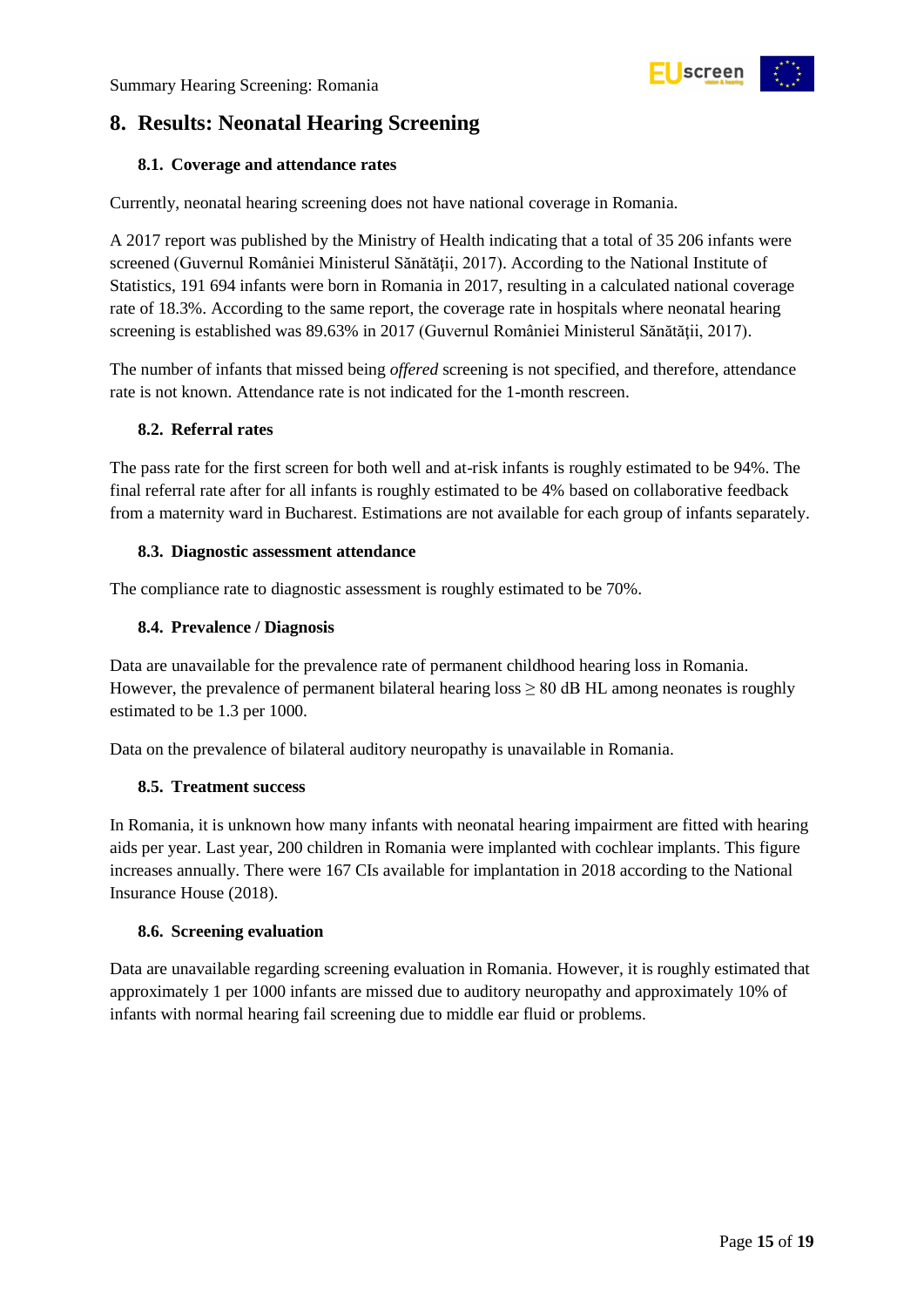

### <span id="page-15-0"></span>**9. Results: Preschool Hearing Screening**

### <span id="page-15-1"></span>**9.1. Coverage and attendance rates**

It is roughly estimated that approximately 90% of children in Romania undergo screening via the whisper test in schools.

### <span id="page-15-2"></span>**9.2. Referral rates**

Data are unavailable.

### <span id="page-15-3"></span>**9.3. Diagnostic assessment attendance**

Data are unavailable.

### <span id="page-15-4"></span>**9.4. Screening evaluation**

Data are unavailable.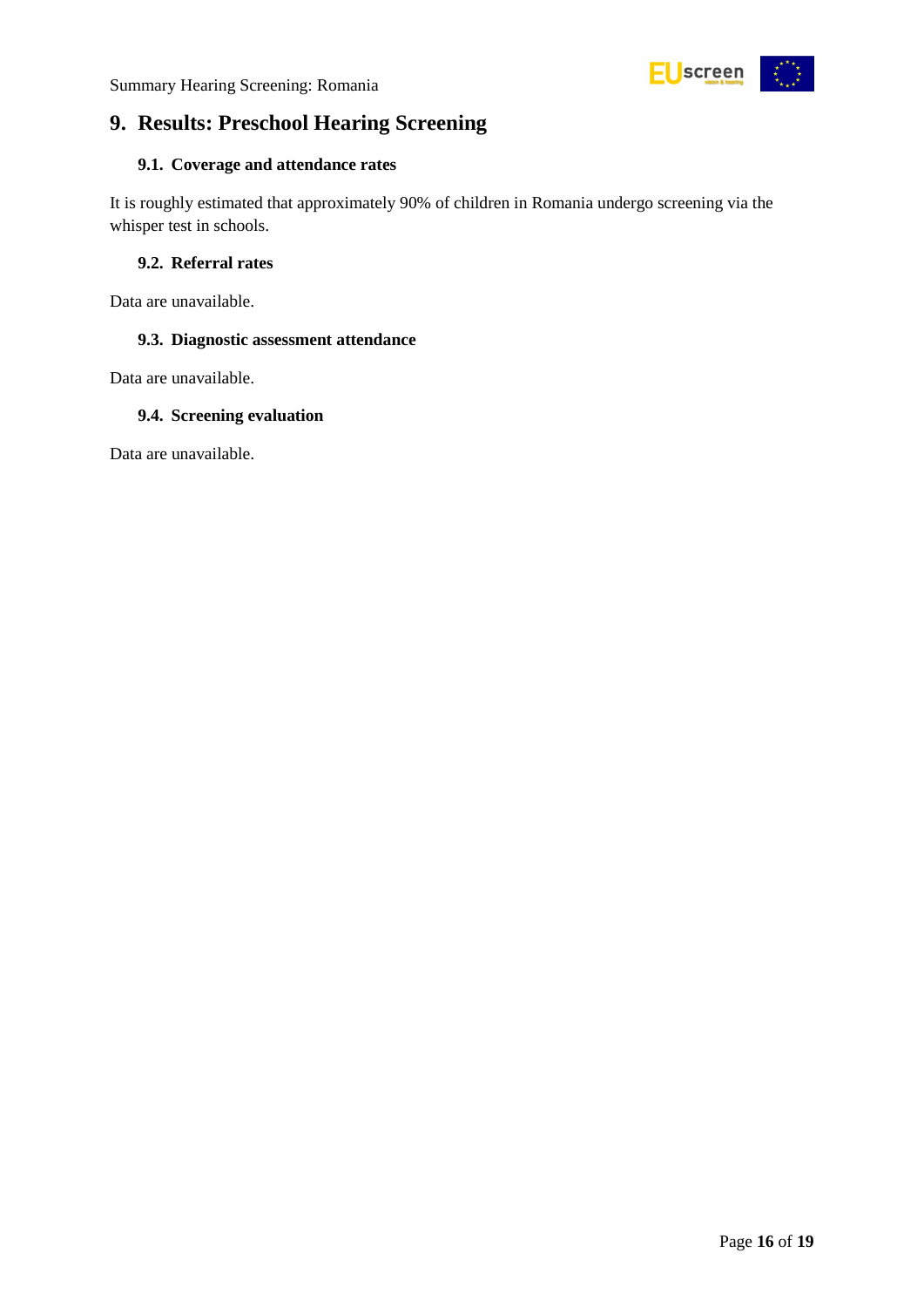### <span id="page-16-0"></span>**10. Costs: Neonatal Hearing Screening**

Neonatal hearing screening in Romania is free of charge for parents in public hospitals only. Parents pay for care in private institutions. There is no financial reward when parents attend hearing screening nor is there a penalty for non-attendance. Participation in screening is not obligatory.

The Romanian Ministry of Health performed a cost-effectiveness analysis of neonatal hearing screening; however, this analysis is not published or available.

### <span id="page-16-1"></span>**10.1. Screening costs**

The Ministry of Health 2017 report indicates a cost of 9.14 lei per screen in Romania.

### <span id="page-16-2"></span>**10.2. Equipment costs**

(*Information extracted to protect commercially sensitive data*)

Data are not available on maintenance, disposables or replacement.

### <span id="page-16-3"></span>**10.3. Staff costs**

The salary of a nurse, audiologist or ENT performing hearing screening is unknown. It is roughly estimated that there are currently approximately 0.5 hearing screening professionals per 1 million people in Romania. The cost of education for hearing screening professionals is not indicated. The training of screening staff was provided voluntarily.

#### <span id="page-16-4"></span>**10.4. Diagnostic costs**

The cost for a diagnostic assessment is not provided.

### <span id="page-16-5"></span>**10.5. Amplification costs**

In Romania, not all children are treated for hearing loss. Children are not treated due to capacity problems, if deaf parents refuse cochlear implants for their children, or due to the fact that neonatal screening does not have national coverage.

The cost of each hearing aid starts at around  $\epsilon$ 350; however, this is the cost of the device only. Fitting costs and batteries are additional costs.

The cost of cochlear implant itself is €21 000, according to the National Insurance House. The family is not responsible for covering this cost, nor the cost of the surgery. The cost of batteries and replacement parts are the responsibility of the family.

#### <span id="page-16-6"></span>**10.6. Social costs**

In Romania, information on special schools for the deaf is unknown. There is usually no extra support in mainstream schools for deaf or hard of hearing students.

Education costs are unknown.

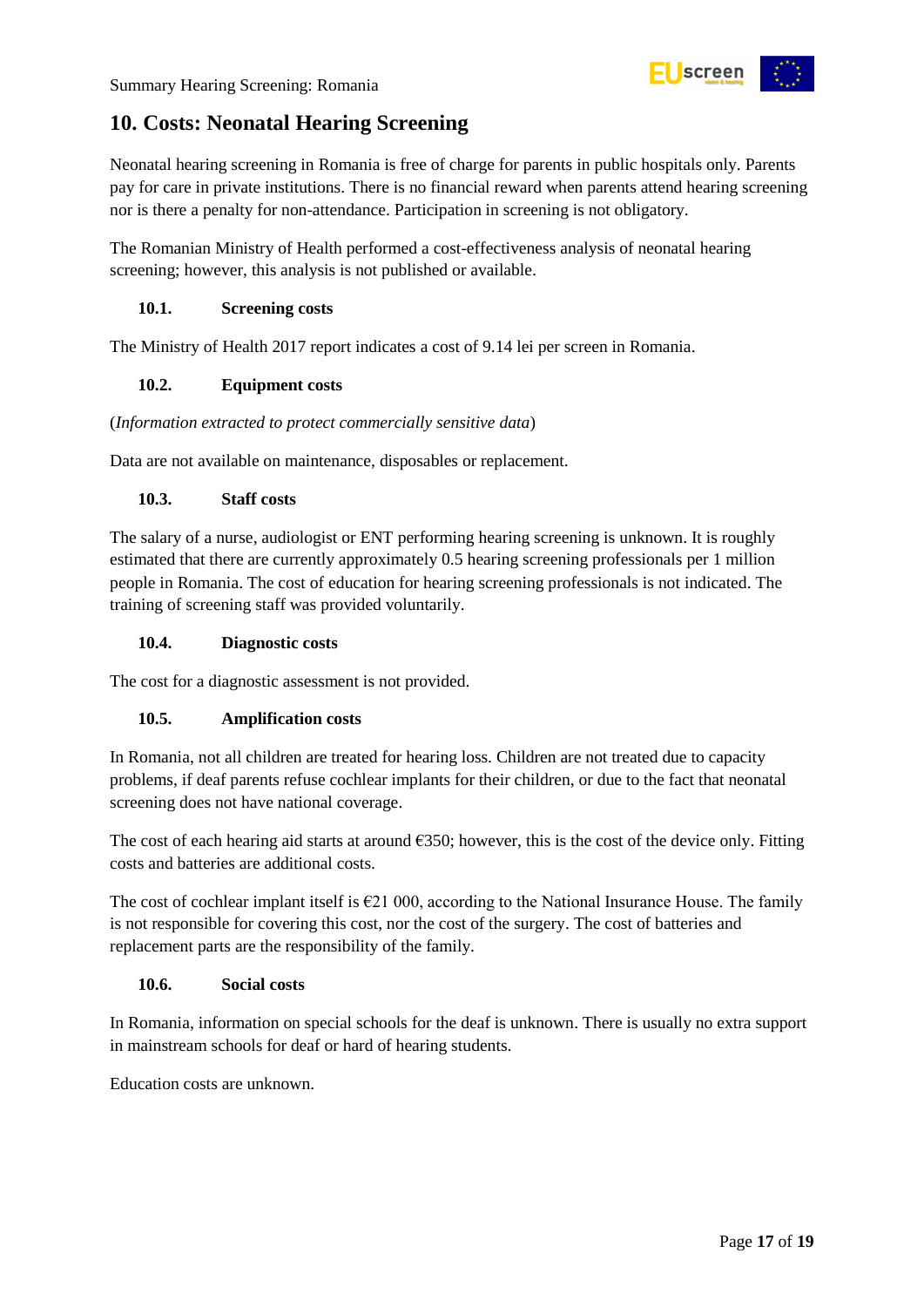### <span id="page-17-0"></span>**11. Costs: Preschool Hearing Screening**

### <span id="page-17-1"></span>**11.1. Screening costs**

The cost of the whisper test is not indicated (Ministerul Sănătății [Ministry of Health], 2016).

### <span id="page-17-2"></span>**11.2. Equipment costs**

Not applicable.

### <span id="page-17-3"></span>**11.3. Staff costs**

Not indicated.